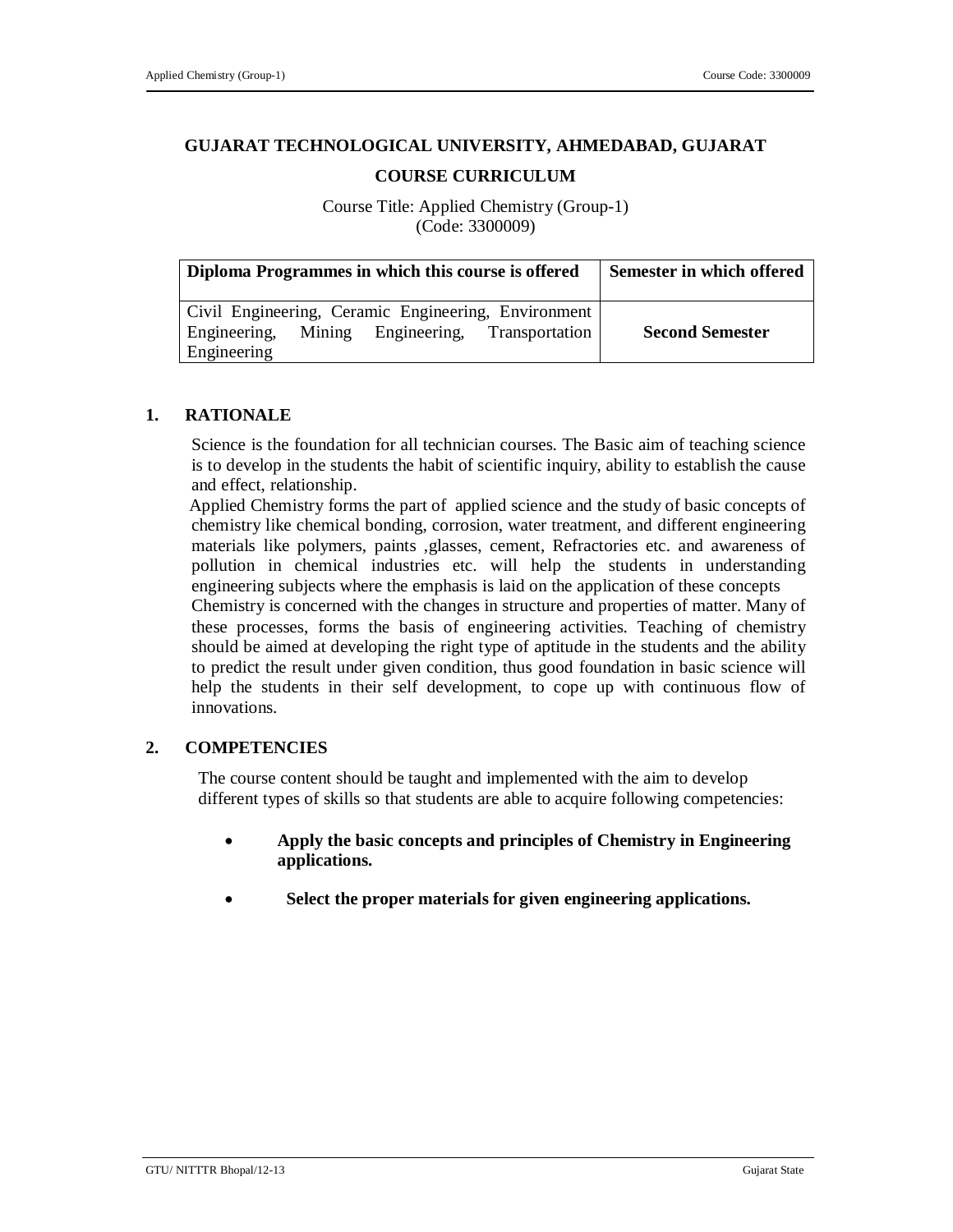| <b>Teaching Scheme</b> |            |                             | <b>Total Credits</b> | <b>Examination Scheme</b> |    |                        |    |     |                              |  |
|------------------------|------------|-----------------------------|----------------------|---------------------------|----|------------------------|----|-----|------------------------------|--|
|                        | (In Hours) |                             | $(L+T+P)$            | <b>Theory Marks</b>       |    | <b>Practical Marks</b> |    |     | <b>Total</b><br><b>Marks</b> |  |
| L                      | т          | P                           |                      | <b>ESE</b>                | PA | <b>ESE</b>             | PA | 150 |                              |  |
| 2                      |            | $\mathcal{D}_{\mathcal{L}}$ |                      | 70                        | 30 | 20                     | 30 |     |                              |  |

## **3. TEACHING AND EXAMINATION SCHEME**

**Legends: L**-Lecture; **T** – Tutorial/Teacher Guided Student Activity; **P** - Practical; **C** – Credit;; **ESE** - End Semester Examination; **PA** - Progressive Assessment

**Note:** It is the responsibility of the institute heads that marks for **PA of theory** & **ESE and PA of practical** for each student are entered online into the GTU Portal at the end of each semester within the dates specified by GTU.

## **4. DETAILED COURSE CONTENTS**

| Unit                                                                    | <b>Major Learning</b><br><b>Outcomes</b>                                                                                                                          | <b>Topics and Sub-topics</b>                                                                                                                                                                                                                                                                                                                                                                                                                                                                                                                                            |
|-------------------------------------------------------------------------|-------------------------------------------------------------------------------------------------------------------------------------------------------------------|-------------------------------------------------------------------------------------------------------------------------------------------------------------------------------------------------------------------------------------------------------------------------------------------------------------------------------------------------------------------------------------------------------------------------------------------------------------------------------------------------------------------------------------------------------------------------|
| Unit $-I$<br><b>Chemical</b><br><b>Bondings and</b><br><b>Catalysis</b> | 1a. Explain<br>various<br>properties of material<br>depending upon bond<br>formation<br>1b. Describe the molecular<br>structure of solid, liquid<br>and gases     | Introduction<br>1.1 Theory Of Valence<br>1.2 Types of chemical bonds<br>1.2.1 Electrovalent bond, & its characteristics<br>1.2.2 Covalent bond & its characteristics<br>1.2.3 Co- ordinate bond & its characteristics<br>1.2.4 Hydrogen bond, its types and<br>Significance<br>1.2.5 Metallic bond, Explationation of<br>Metallic properties                                                                                                                                                                                                                            |
|                                                                         | 1c. Explain the crystal<br>structure of metal and<br>properties reflected by<br>packing of atoms<br>1d. Explain the various<br>types of catalysis and<br>catalyst | Intermolecular force of attraction<br>1.3<br>1.4 Molecular arrangement in solid, liquid and<br>Gases.<br>1.5 Structure of solids.<br>1.5.1 Metallic solids- Unit cell- bcc, fcc and<br>hcp packing of metals -examples and<br>properties reflected by the packing of<br>atoms<br>1.6 Catalysis,<br>1.6.1 Types of catalysis<br>1.6.2 Theory of Catalysis<br>1.7 Types of Catalyst<br>1.7.1 Positive Catalyst<br>1.7.2 Negative Catalyst<br>1.7.3 Auto-catalyst<br>Catalytic Promoter and Catalytic inhibitor<br>1.8<br><b>Industrial Application of Catalyst</b><br>1.9 |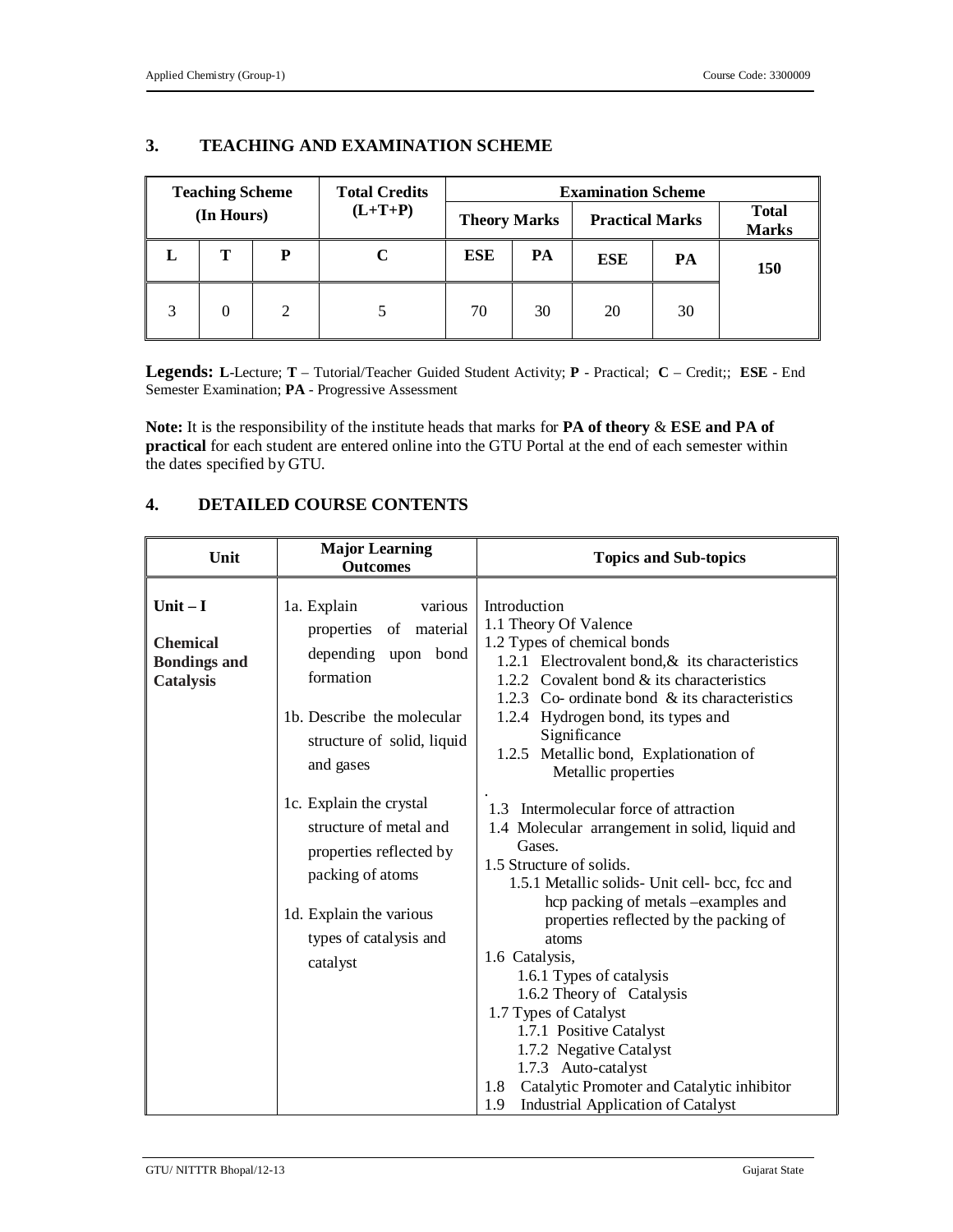| Unit                                                  | <b>Major Learning</b><br><b>Outcomes</b>                                                                                                                                                                                                                                                                  | <b>Topics and Sub-topics</b>                                                                                                                                                                                                                                                                                                                                                                                                                                                                                                                                                                                                                                             |
|-------------------------------------------------------|-----------------------------------------------------------------------------------------------------------------------------------------------------------------------------------------------------------------------------------------------------------------------------------------------------------|--------------------------------------------------------------------------------------------------------------------------------------------------------------------------------------------------------------------------------------------------------------------------------------------------------------------------------------------------------------------------------------------------------------------------------------------------------------------------------------------------------------------------------------------------------------------------------------------------------------------------------------------------------------------------|
|                                                       |                                                                                                                                                                                                                                                                                                           |                                                                                                                                                                                                                                                                                                                                                                                                                                                                                                                                                                                                                                                                          |
| Unit $-$ II<br><b>Ionization And</b><br>pH            | 2a. Describe the theory of<br>ionization and factors<br>affecting it.<br>2b. Describe the importance<br>of pH & and Perform its<br>industrial application                                                                                                                                                 | 2.1 Introduction<br>2.2 Arrhenius theory of ionization.<br>2.3 Ionic Equilibrium of water<br>2.3 Degree of ionization<br>2.3.1 Factors affecting the degree of<br>ionization<br>2.4 Definition of pH<br>2.4.1 pH of acid, base and neutral solution<br>2.4.2 pH calculations of acid, base and<br>salt solution at different concentration<br>2.4.3 Importance of pH in various fields.                                                                                                                                                                                                                                                                                  |
| Unit-III<br><b>Metal corrosion</b><br>and its control | 3a. Describe the different<br>types of corrosion<br>3b. List the different factors<br>affecting rate of<br>corrosion<br>3c. Describe the different<br>protective measures to<br>prevent the corrosion                                                                                                     | 3.1. Explanation of corrosion<br>3.2 Types of corrosion<br>3.2.1 Dry corrosion: Oxidation corrosion<br>mechanism corrosion-mechanism,<br>Nature of oxide film<br>3.2.2 Wet corrosion-mechanism<br>3.2.3 Concentration cell corrosion<br>3.3 Pitting corrosion<br>3.4 Waterline corrosion<br>3.5 Crevice corrosion<br>3.6 Factors affecting the rate of corrosion,<br>3.7 Corrosion Control<br>Modification of environment<br>, Modification of the properties of metal<br>, Use of protective coatings. Anodic and<br>Cathodic protection, Modification in<br>design and choice of material                                                                              |
| Unit-IV<br>Water<br><b>Treatment</b>                  | 4a. Differentiate the hard<br>and soft water<br>4b. Explain the types and<br>degree of Hardness<br>4c. Describe the ill effect of<br>hard water in boiler<br>operation<br>4d. Explain the different<br>methods for removal<br>hardness in water<br>4e. Apply the water<br>treatment for drinking<br>water | 4.1. Hard water and soft water.<br>4.2 Types of hardness of water<br>4.2.1<br>Salts producing hardness of water.<br>4.2.2 Method to express the hardness of water<br>4.3 Estimation of total hardness by EDTA Method<br>4.3.1 Examples to calculate the hardness<br>4.4 Effect of hard water in Boiler operation<br>4.4.1 Scale and sludge formation and it's<br>Prevention<br>4.4.2 Priming and foaming and it's prevention.<br>4.4.3. Caustic embrittlement and it's prevention.<br>4.4.4 Corrosion and it's prevention.<br>4.5 Softening of Water<br>4.5.1 Soda-Lime process<br>4.5.2 Permutit process<br>4.5.3 Ion Exchange process<br>4.5.4 Reverse Osmosis process |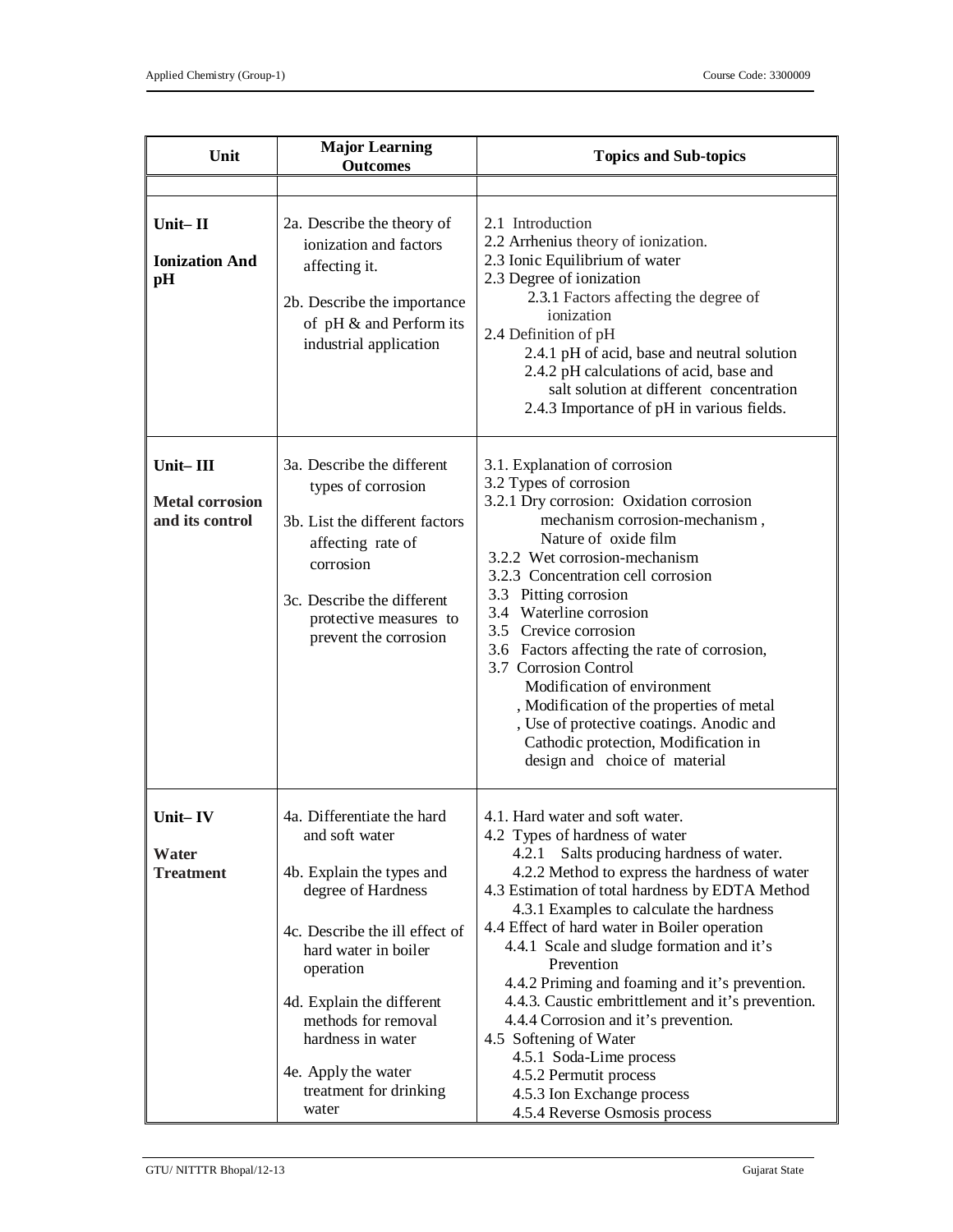| Unit                                                                                   | <b>Major Learning</b><br><b>Outcomes</b>                                                                                                                                                                                                      | <b>Topics and Sub-topics</b>                                                                                                                                                                                                                                                                                                                                                                                                                                                                                   |
|----------------------------------------------------------------------------------------|-----------------------------------------------------------------------------------------------------------------------------------------------------------------------------------------------------------------------------------------------|----------------------------------------------------------------------------------------------------------------------------------------------------------------------------------------------------------------------------------------------------------------------------------------------------------------------------------------------------------------------------------------------------------------------------------------------------------------------------------------------------------------|
|                                                                                        |                                                                                                                                                                                                                                               | 4.6 Treatment of Drinking water<br>4.6.1 Sedimentation<br>4.6.2 Coagulation<br>4.6.3 Filtration<br>4.6.4 Sterilization of water by chlorination<br>4.6.5 Break-point chlorination<br>Treatment of waste water<br>4.7                                                                                                                                                                                                                                                                                           |
| Unit-V<br>Cements,<br>$\boldsymbol{\&}$<br><b>Glasses</b><br><b>Refractories</b>       | 5a. Describe the<br>constituents of cements<br>5b. Explain setting and<br>hardening chemistry of<br>cement<br>5c. Describe variety of glass<br>and their application                                                                          | 5.1 Cement, Constituting compound in cement<br>5.2 Composition of Portland cement<br>5.3 Manufacture of Portland cement<br>5.4 Setting and Hardening of cement<br>5.5 Glass and its general properties<br>5.6 Manufacture of glass<br>5.7 Variety of Glasses and their application<br>5.8 Definition & application of refractories.<br>5.9 Characteristics of refractories<br>5.10 Classification of refractories like<br>5.10.1 Acid refractories<br>5.10.2 Basic refractories<br>5.10.3 Neutral refractories |
| Unit-VI<br>Paints,<br>Varnishes &<br>Insulators.                                       | 6a. Differentiate paints and<br>varnishes<br>6b. Describe different<br>Ingredients of paints and<br>their function<br>6c. Differentiate between<br>paints and varnishes<br>6d. Describe the properties<br>and uses of insulating<br>materials | 6.1 Definition of paints and Varnishes<br>6.2 Purpose of oil paint<br>6.3 Characteristics of oil pains<br>6.4 Ingredients of paints<br>6.5 Function and Examples of each ingredients<br>6.6 Varnish and its types<br>6.7 Difference between paints and varnishes<br>6.8 Definition Of Insulators<br>6.9 Characteristics of Insulators<br>6.10 Classification of insulators<br>6.11 Properties and Application of<br>6.11.1 Glass wool<br>6.11.2 Thermocole                                                     |
| Unit-VII<br>Polymer,<br><b>Adhesives</b><br>$\boldsymbol{\alpha}$<br><b>Elastomers</b> | 7a. Explain the process of<br>polymerisation<br>7b. Describe the properties<br>and uses of Polymers,<br>elastomers & adhesives.<br>7c. Explain the process of<br>vulcanization of rubber<br>7d. Classify the types of                         | 7.1 Introduction and Definition of Polymer<br>and Monomer<br>7.2 Classification of Polymer on basis of<br>Molecular structure as Linear, Branch<br>and Cross-linked polymers<br>7.3 Classification on basis of monomers<br>(homopolymer and copolymer)<br>7.4 Classification of Polymers on basis of<br>Thermal behavior(Thermoplastics&<br>Thermosetting)<br>Types polymerization Reaction<br>7.5                                                                                                             |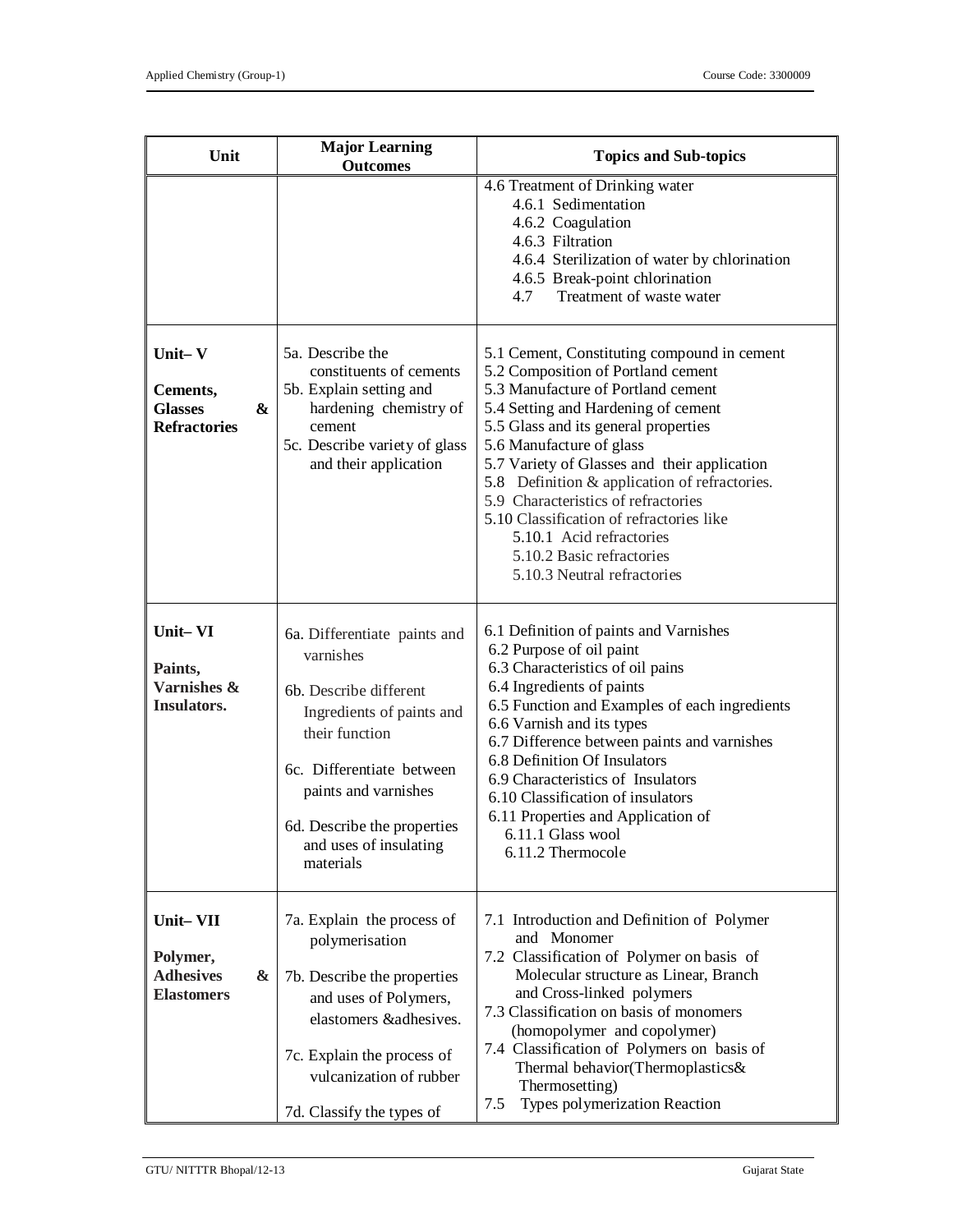| Unit | <b>Major Learning</b><br><b>Outcomes</b> | <b>Topics and Sub-topics</b>                     |  |  |
|------|------------------------------------------|--------------------------------------------------|--|--|
|      | adhesives and their                      | 7.5.1 Addition Polymerization                    |  |  |
|      | application                              | 7.5.2 Condensation Polymerization                |  |  |
|      |                                          | Synthesis, properties and application of<br>7.6  |  |  |
|      |                                          | 7.6.1 Polyethylene                               |  |  |
|      |                                          | 7.6.2 Polypropylene                              |  |  |
|      |                                          | 7.6.3 Polyvinyl chloride                         |  |  |
|      |                                          | 7.6.4Teflon                                      |  |  |
|      |                                          | 7.6.4 Polystyrene                                |  |  |
|      |                                          | 7.6.5 Phenol formaldehyde                        |  |  |
|      |                                          | 7.6.6 Acrylonitrile                              |  |  |
|      |                                          | 7.6.7 Epoxy Resin                                |  |  |
|      |                                          | 7.7 Define the term elastomers                   |  |  |
|      |                                          | 7.8 Natural rubber and its properties            |  |  |
|      |                                          | 7.9 vulcanization of rubber                      |  |  |
|      |                                          | 7.10 Synthetic rubber, Synthesis, properties and |  |  |
|      |                                          | <b>uses</b>                                      |  |  |
|      |                                          | 7.10.1 Buna-S Rubber                             |  |  |
|      |                                          | 7.10.2 Buna-N Rubber                             |  |  |
|      |                                          | 7.10.3 Neoprene Rubber                           |  |  |
|      |                                          | 7.11 Definition of adhesives and Examples        |  |  |
|      |                                          | 7.11.1 Characteristics of adhesives              |  |  |
|      |                                          | 7.11.2 Classification of adhesives and their     |  |  |
|      |                                          | uses.                                            |  |  |

## **5. SUGGESTED SPECIFICATION TABLE WITH HOURS & MARKS (THEORY)**

| Unit         | <b>Unit Title</b>               | <b>Teaching</b> | <b>Distribution of Theory Marks</b><br>(Duration – Hours) |               |            |              |
|--------------|---------------------------------|-----------------|-----------------------------------------------------------|---------------|------------|--------------|
| No.          | <b>Hours</b>                    |                 | R<br>Level                                                | Level         | A<br>Level | <b>Total</b> |
|              | Chemical Bondings and catalysis | 06              | 3                                                         |               |            | 08           |
| $\mathbf{I}$ | Ionization and pH               | 06              | 2                                                         | 4             |            | 10           |
| Ш            | Metal corrosion & its control   | 05              | 3                                                         |               | 3          | 08           |
| <b>IV</b>    | <b>Water Treatment</b>          | 06              | 4                                                         | $\mathcal{D}$ |            | 10           |
| $\mathbf{V}$ | Cements, Glasses & Refractories | 07              | 4                                                         | $\mathcal{L}$ |            | 10           |
| VI           | Paints, Varnishes & Insulators. | 05              | 4                                                         | $\mathcal{D}$ |            | 10           |
| <b>VII</b>   | Polymer, Adhesives & Elastomers | 07              | 4                                                         | 4             | 6          | 14           |
|              | <b>Total</b>                    | 42              | 24                                                        | 18            | 28         | 70           |

**Legends:** R = Remember; U = Understand; A = Application and above levels (Bloom's revised taxonomy)

**Note:** This specification table shall be treated as only general guideline for students and teachers. The actual distribution of marks in the question paper may vary from above table.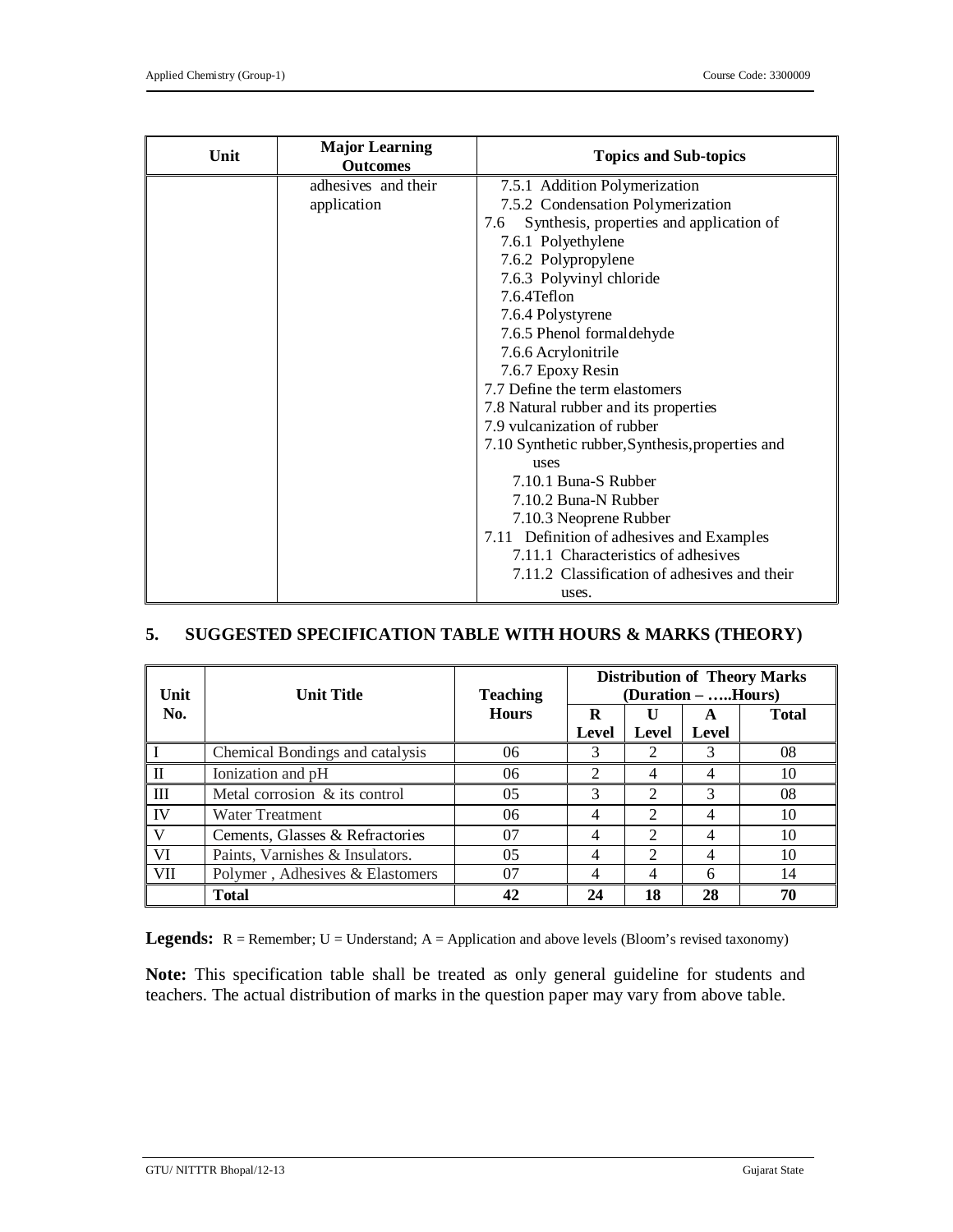## **6. SUGGESTED LIST OF EXERCISES/PRACTICALS**

The experiments should be properly designed and implemented with an attempt to develop different types of skills leading to the achievement of the competency –

| S. No.         | Unit<br>No.  | <b>Practical Exercise</b>                                                                                                                                         |    |
|----------------|--------------|-------------------------------------------------------------------------------------------------------------------------------------------------------------------|----|
| 1              | $\mathbf{I}$ | Determine the strength of acidic solution by using standard solution<br>of Base.                                                                                  | 02 |
| $\overline{2}$ | $\rm _{II}$  | Standardize KMnO <sub>4</sub> solution by preparing standard oxalic acid and to<br>estimate ferrous ions.                                                         | 02 |
| 3              | $\mathbf{I}$ | Standardize Na <sub>2</sub> S <sub>2</sub> O <sub>3</sub> solution by preparing standard potassium<br>dichromate and to estimate percentage of copper from brass. | 02 |
| 4              | $\mathbf{I}$ | Determine PH-Values of given samples of Solution by using<br>Universal Indicator and PH-meter                                                                     |    |
| 5              | IV           | Determine the total hardness of water by EDTA method                                                                                                              | 02 |
| 6              | VII          | Determine molecular weight of a polymer using Ostwald viscometer                                                                                                  |    |
| $\tau$         | VII          | Preparation of (any one) polystyrene, urea formaldehyde, phenol<br>formaldehyde and its Characterization                                                          |    |
| 8              | $\mathbf{V}$ | Determine Calcium from given sample of cement by volumetric<br>method                                                                                             |    |
| 9              | IV           | Determination of total dissolved and suspended solids in given water<br>sample                                                                                    |    |
| 10             | III          | Study of corrosion of metals in medium of different pH                                                                                                            | 02 |
| 11             | Ш            | Determine total alkalinity of water sample                                                                                                                        |    |
| 12             | IV           | Determine the COD of given water sample                                                                                                                           |    |
| 13             | Ш            | Study of Corrosion of Metals in the different Mediums.                                                                                                            | 02 |
|                | <b>Note</b>  | Minimum Ten Experiments should be performed by the students                                                                                                       |    |
|                |              | from the above given list or experiment related to above topics                                                                                                   |    |
|                |              | <b>Total</b>                                                                                                                                                      | 26 |

#### **7. SUGGESTED LIST OF STUDENT ACTIVITIES**

Following is the list of proposed student activities like:

- Teacher guided self learning activities.
- Course/topic based internet based assignments.
- Library survey regarding Engineering Material used in different industries.
- Industrial Visits of one or Two Industries.
- Quiz & Brain storming session related to Fuel properties & Utilization of fuel for different purposes.
- Sampling & Testing of water collected from different places.
- These could be individual or group-based.